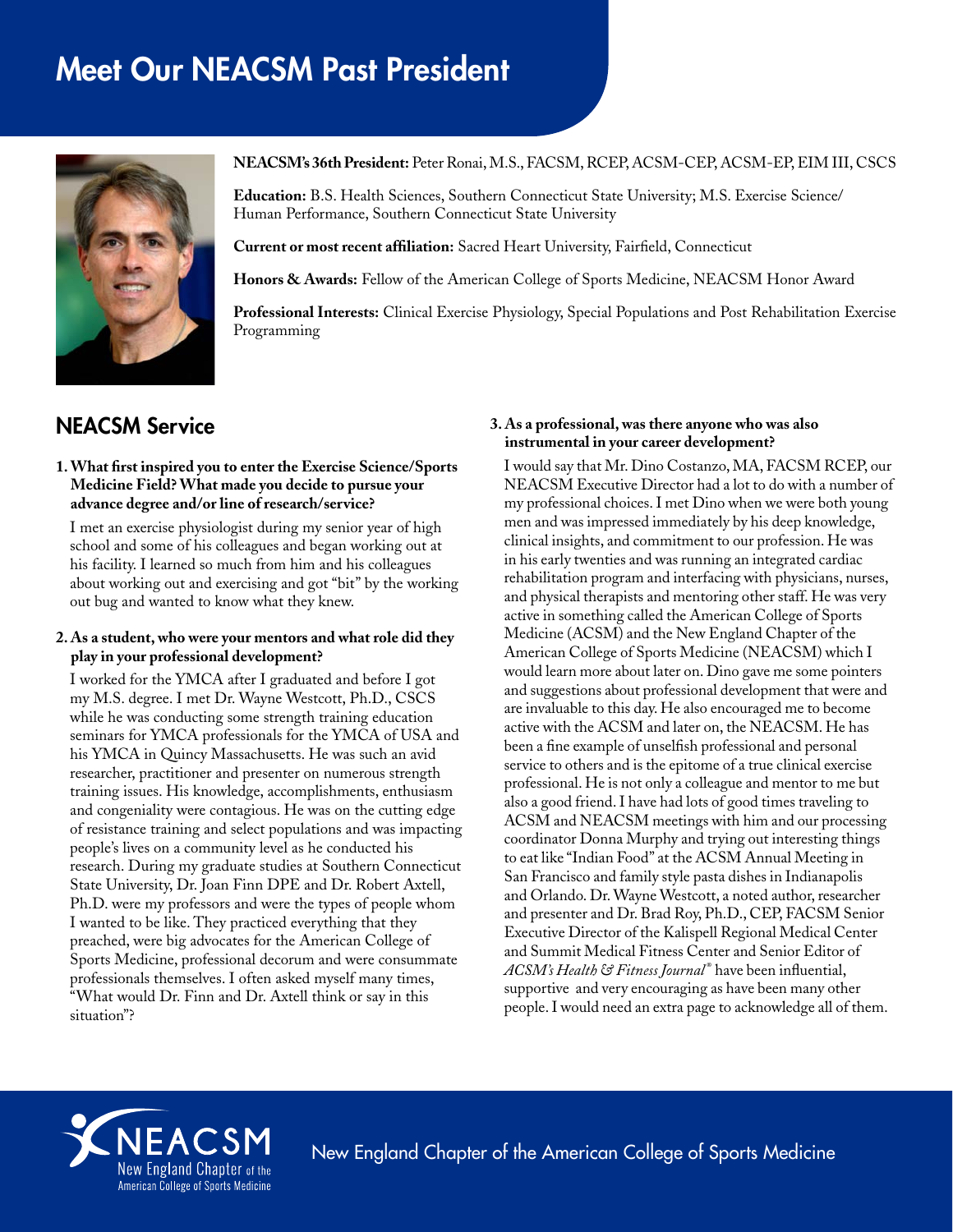## **4. What is it about Exercise Science/Sports Medicine that still inspires you today?**

I am surrounded by so many intelligent, productive, vibrant, and motivated professionals at my job and in the ACSM and NEACSM who are all working to advance our profession for us and for the public. The strength of our profession, the ACSM and our NEACSM chapter is in their "collective" "diversity". As an example, the second edition of the *Physical Activity Guidelines for Americans*, our national physical activity blueprints and Exercise is Medicine® (EIM) initiatives were created by many of our colleagues and offer us all opportunities to contribute to a healthier more physically active society. There have been and still are so many great people working together to advance our body of knowledge and the ways in which we can apply it. We learn from each other. The other nice thing is that the pioneers in our profession and professional organization(s) will always be valuable resources and commodities to each of us and will never be irrelevant. We owe them so very much for the legacy they have left us and which continues to build and grow.

## **5. Why and how did you decide to get involved with NEACSM? How did your service help you grow as a professional?**

I think that I would need a few more pages to answer this question because both the ACSM and the NEACSM provided me with invaluable opportunities to learn from the best while serving with the best in both national ACSM and regional (NEACSM) capacities. I, again, have to thank Dino Costanzo for his gentle encouragement to "try getting involved". When State Representative and Member at Large positions became available, I volunteered and ran for election. I did not win the first time. I had attended NEACSM Fall and spring meetings, enjoyed them very much and noticed the comradery that the chapter leadership shared. I wanted to make an impact and contribute positively and meet new people. When my turn finally came, it was one of the best things to ever happen.

## **6. What are your most memorable moments from your service to NEACSM?**

I think hearing, "thank you for inviting me to speak at your chapter meetings, I would love to do it" from professional industry giants was a highlight for me and having dinner with our invited speakers and Executive Committee leadership were very memorable. I was amazed at how each of these professional industry leaders was so gracious and genuinely responded as if they had never been invited as featured presenters anywhere. Priscilla Clarkson had given the Wolffe Lecture a few months earlier and was excited about giving the keynote at our meeting. Of course, she was excellent! Over the years I met many professional leaders like this and have been impressed most by their humility, generosity, kindness and congeniality. Giving lectures and talks at the Fall conferences has been really fun to do because they have given me the opportunity to interact with groups of chapter members and contribute something to the meetings.

### **7. What were some of the main issues confronting NEACSM at the time of your presidency?**

I believe that we were at a point where we wanted to increase the involvement of students and faculty in our meetings while also trying to address the needs and interests of clinicians and practitioners. Another priority established by many of our chapter leaders was to increase and incentivize student research. We have had some strong champions for student research throughout our chapter's history.

#### **8. What do you think are your most meaningful contributions to NEACSM?**

The development and growth of the NEACSM College Bowl has been a thrill for me. It has been a nice way for students and faculty to take an active part in a large regional chapter event. Growth in student and faculty participation has increased steadily since the inception of the College Bowl in 2004. Thanks to the generosity of Dr. David Camaione and our chapter, winners of the NEACSM College Bowl are sent to the ACSM Annual meeting to represent the NEACSM chapter in the National ACSM Student Bowl. They compete against the winners of other ACSM Regional Chapter College Bowl competitions and the NEACSM chapter pays for their travel and hotel expenses while the National ACSM pays for their annual meeting registration. My ultimate goal was to make the College Bowl a National event and I was able with some help from friends to do this. Since 2007, it has grown steadily and is a highlighted event at the ACSM annual meeting.



New England Chapter of the American College of Sports Medicine New England Chapter of the American College of Sports Medicine